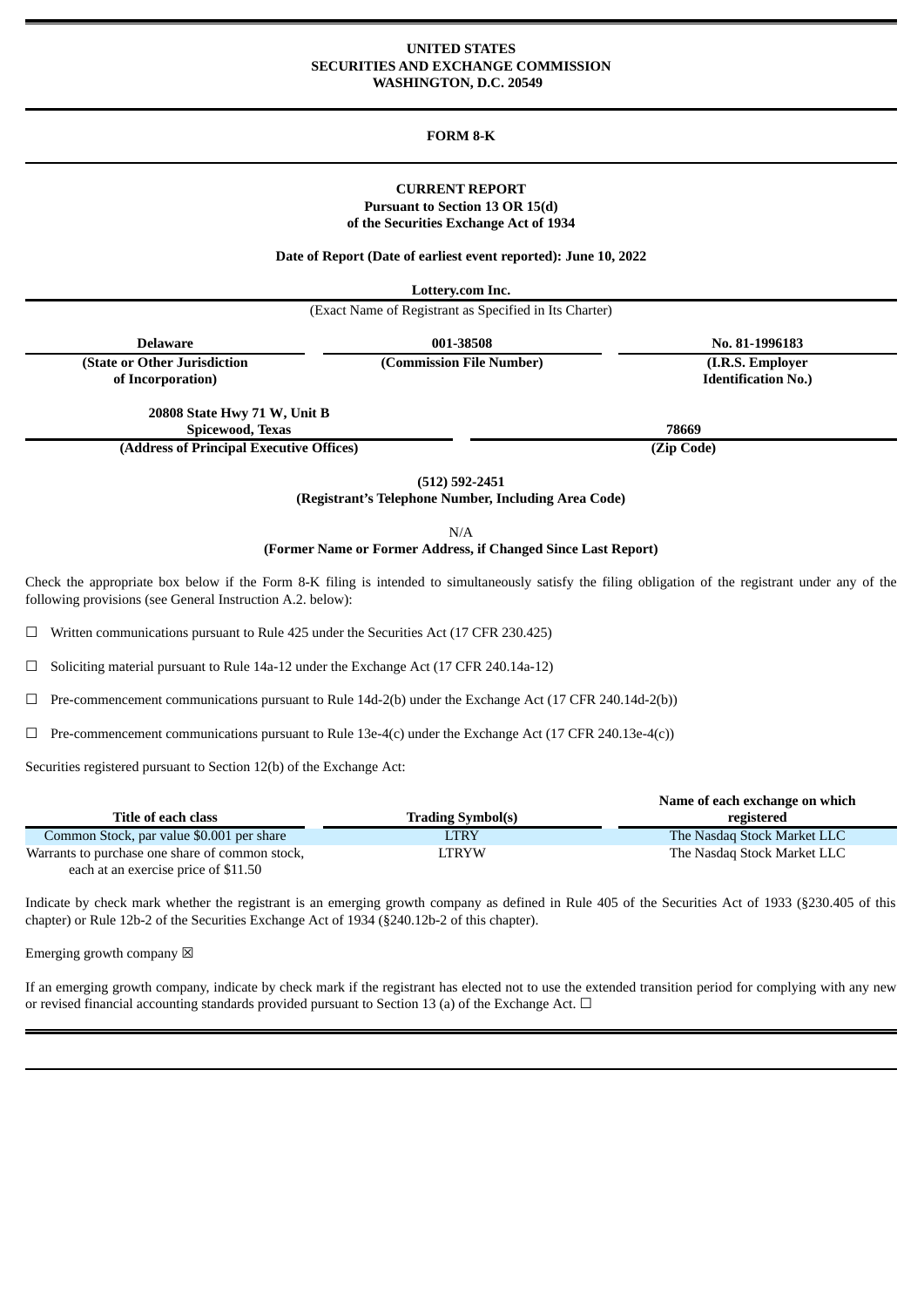# **Item 5.07 Submission of Matters to a Vote of Security Holders.**

On June 10, 2022, Lottery.com, Inc. (the "Company") held its 2022 annual meeting of stockholders (the "Annual Meeting"). The final voting results for each item voted on at the Annual Meeting are set forth below:

### **Proposal No. 1 – Director Election**

The following nominee was elected to serve as a director of the Company for a three-year term:

|                 |            |           | <b>BROKER</b>    |
|-----------------|------------|-----------|------------------|
|                 | FOR        | WITHHELD  | <b>NON-VOTES</b> |
| Steven M. Cohen | 24,175,971 | 3,139,324 | 3,318,380        |

# **Proposal No. 2 – Ratification of Independent Auditors**

The Company's stockholders ratified the appointment of Armanino LLP as the Company's independent registered public accounting firm for the fiscal year ending December 31, 2022:

| FOR        | <b>NINST</b> | BSTAIN  | <b>BROKER</b><br><b>NON-VOTES</b> |
|------------|--------------|---------|-----------------------------------|
| 30,328,398 | 117,389      | 187,888 | N/A                               |
|            |              |         |                                   |

1